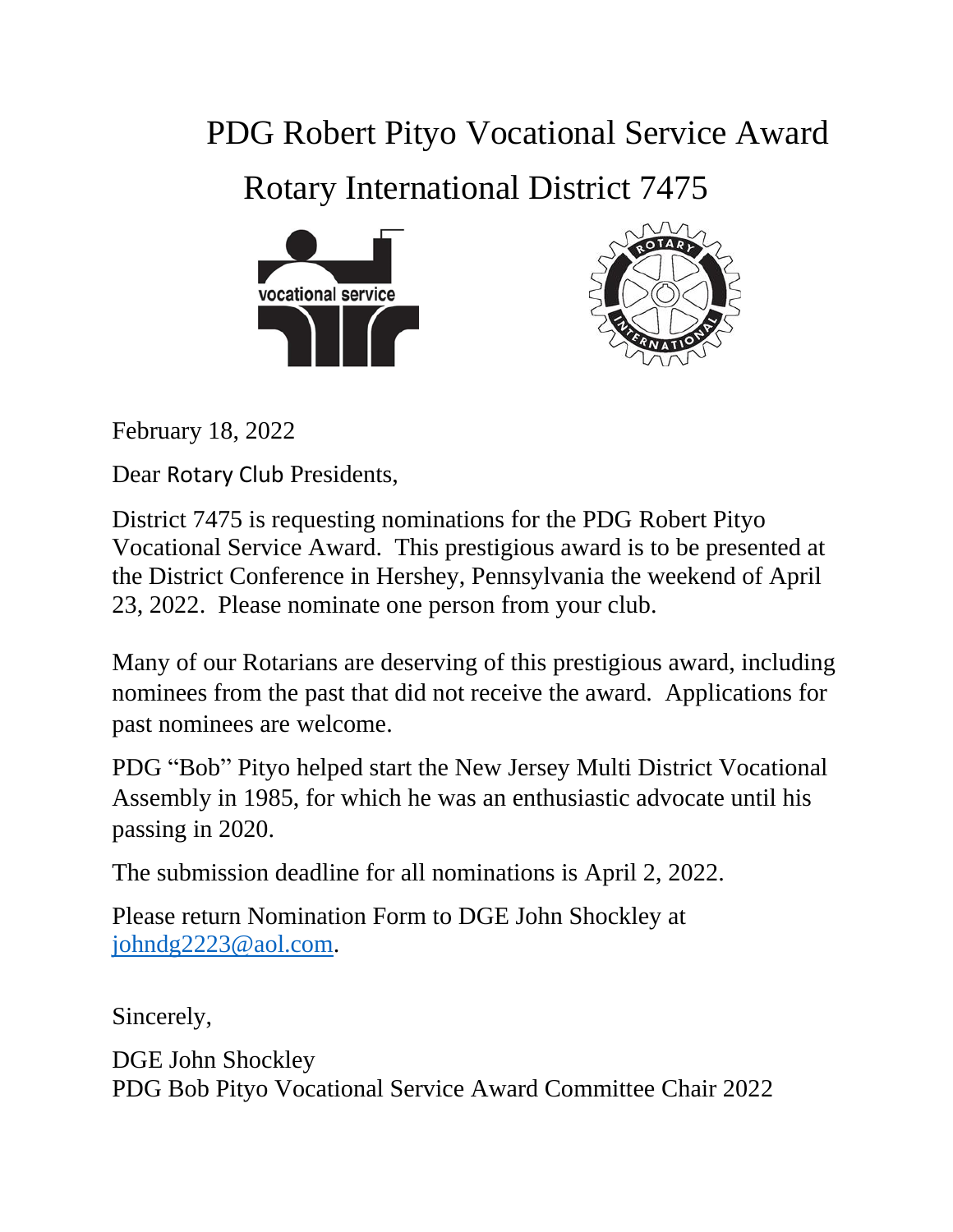Rotary International District 7475 *Nomination Form:*

| Rotary Club of                |
|-------------------------------|
|                               |
|                               |
|                               |
|                               |
|                               |
| <b>Rotary Club President:</b> |
| Print Name                    |
|                               |
|                               |
|                               |
|                               |

Please respond fully to each of the questions, including how the candidate meets each criterion. You may use as much space as needed. Please be concise and direct when answering each question.

Please include a biographical sketch of the nominee reflecting their vocational contributions and activities and not a professional resume.

Through vocational service, Rotarians contribute their professional expertise and skills to address societal problems and needs. As business and professional leaders, we have a duty to lead and encourage high ethics through our vocations.